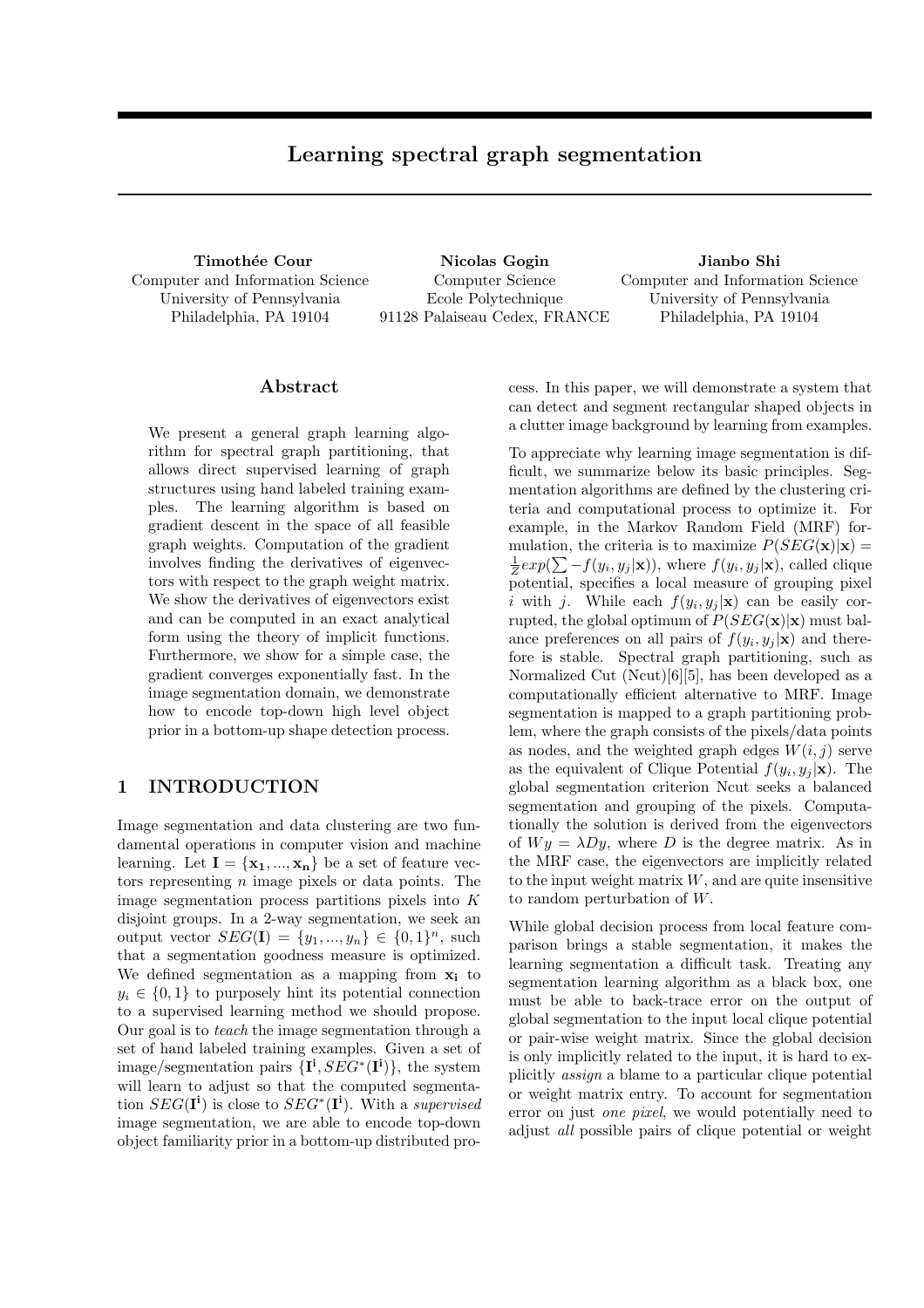

Figure 1: Two alternative algorithms for learning spectral graph partitioning. (A) methods of Meila-Shi[4] optimizes the graph weight  $W(I, \Theta)$  by minimizing the KL-divergence between an equivalent random walk matrix  $P(I, \Theta)$  and the target  $P^*(I, \Theta)$ . (B) Our method directly optimize the error on the output Ncut segmentation vector  $X_{Ncut}[W(I, \Theta)]$  by gradient descent in the space of all feasible graph weights using explicit computation of the derivatives of eigenvectors.

matrix entries!

Meila-Shi[4] first studied the problem of learning spectral graph cuts with supervised training data. Their proposed algorithm learned the graph weight  $W_{ij}$  by minimizing the KL-divergence between an equivalent random walk matrix  $P_{ij}$  and the target  $P_{ij}^*$  derived from the hand labeled segmentation. However the formulation provides no explicit constraints on the Ncut eigenvector itself. Bach-Jordan[1] formulated a direct optimization of  $W$  with respect to its Ncut eigenvector. They transform the implicit relationship between W and Ncut eigenvector into an *explicit* one by making a differentiable approximation of eigenvector using power method. The resulting computation of derivatives of eigenvector is however complex and can be computationally unstable.

We present in this paper a direct method for learning spectral graph cut, based on efficient computation of derivatives of Ncut eigenvectors in exact analytical form. We show that there is an *explicit* computation that assigns the segmentation error to the input graph weight matrix. This capability allows us to design parameterized graphs that can encode and detect complex objects. The paper is organized as follows. We describe in Sec. 2 the structure of the graph we use for image and shape segmentation. Sec. 3 describes the learning algorithm and its convergence properties. We show our results in Sec. 4.

### 2 PROBLEM SETUP

We will demonstrate a learnable segmentation algorithm for detecting and segmenting desired object shape such as a rectangle in an image. The shape detection-segmentation process begins with edge detection. Each edge  $i$  is parametrized by  $(x_i, y_i, \theta_i)$ , its location and orientation. Denote  $F(I)$  =  ${e_1, ..., e_k | e_i = (x_i, y_i, \theta_i)}$  the set of edges detected for image  $I$ , and  $F$  the complete set of possible edges detected in all images. The goal of the segmentation algorithm is to group the edges which form a rectangle, and separate them from background edge clutters, as shown in Fig. 11.

While a rectangle is a relatively simple shape, its aspect can be quite flexible with variable aspect ratio in  $x, y$ , and variable orientation. Assuming we have quantized the orientation into  $N_{anale}$  angles, for an image size of  $N_{pixel} \times N_{pixel}$  a brute force method would need to search over  $O(N_{pixel}^4 N_{angle}$  possible configurations (for a  $100 \times 100$  image with 10 orientations quantization, we have 1 billion configurations!). One way to avoid this large scale search is to decompose the rectangles into simple local configurations (corners, lines, parallel lines), and combine them by checking their global consistency. This datadriven bottom-up process only needs to check roughly  $O(N_{edge}) = O(|F(I)|)$  local configurations (assuming a fixed neighborhood size). The global integration can be carried out in the grouping framework of graph partitioning such as Ncut, which has empirically a running time of  $O(N_{edge}^{1.5})$ . Furthermore, the decomposition of a shape into local edge relationships also makes the detection more robust to image background clutter.

#### 2.1 LOCAL SHAPE CONFIGURATIONS

We need to define functions on local configuration goodness, with the hope of discriminating rectangular object vs. background. Since we are using oriented edges, we can favor convex configurations and penalize concave or other impossible configurations, as illustrated in Fig. 2. The function that assesses the goodness of a particular configuration is denoted as clique potential:  $f(e_1, \ldots, e_K)$  is high only when  $(e_1,\ldots,e_K)$  form a familiar configuration. The problem of designing this clique potential can be quite complex in general. For example, consider the case of binary relationships: we need to find a potential function for all possible pairs of edges  $(e_1, e_2)$ :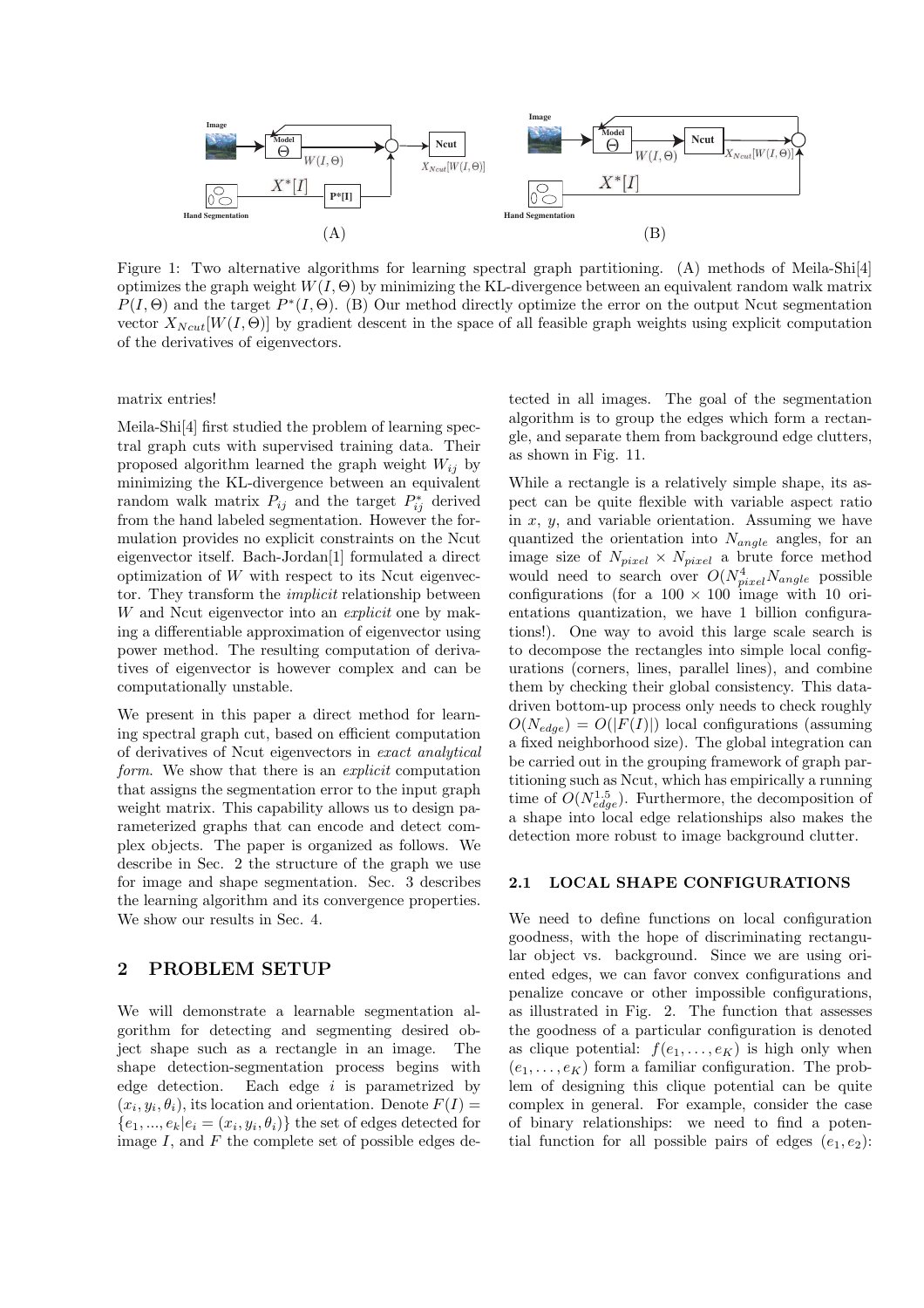

Figure 2: Different oriented edge configurations and associated clique potential. Left: three edges forming a convex object (likely to be found in rectangle shapes). Middle: concave configuration (unlikely in rectangular shapes). Right: impossible configuration (very unlikely to be found in any object).



Figure 3: Properties of the clique potential/affinity matrix. Left and middle: translation and rotation invariance,  $f(x_1,y_1,\theta_1;x_2,y_2,\theta_2) = \bar{f}(x_2-x_1,y_2$  $y_1, \theta_1, \theta_2$  and,  $f(z_1, \theta_1; z_2, \theta_2) = \overline{f}((z_2 - z_1)e^{-i\theta_1}, \theta_2 \theta_1$ ). Right: summing up ternary affinities to obtain a binary affinity,  $f(e_1, e_2) = \sum_i f_3(e_1, e_2, e_i)$ .

 $f(e_1, e_2) = f(x_1, y_1, \theta_1, x_2, y_2, \theta_2)$ . The function takes 4-dimensional inputs, and even in the simple case of 10x10 possible edge locations, with 4 orientations  ${\pi/2, 2\pi/2, 3\pi/2, 4\pi/2}$ , that makes 160,000 different values to design through learning. To make the learning problem more managable, we use the following parameterization that induces translational invariance:

$$
f(x_1, y_1, \theta_1; x_2, y_2, \theta_2) = \bar{f}(x_2 - x_1, y_2 - y_1, \theta_1, \theta_2)
$$
 (1)

If in addition we also require invariance by rotation, the use of complex numbers comes in handy, with  $z =$  $x+iy$  we obtain  $f(z_1, \theta_1; z_2, \theta_2) = \bar{f}((z_2 - z_1)e^{-i\theta_1}, \theta_2 \theta_1$ ). These invariance properties are illustrated in Fig. 3.

### 2.2 GLOBAL SHAPE DETECTION FROM LOCAL CONFIGURATIONS

With local edge clique function we could eliminate wrong patterns of edges, retrieve the correct edge orientation when ambiguous, and enhance good configurations. However, there are many ambiguous cases in which local properties are insufficient to decide the foreground/background labeling. Think about a weak edge at object boundary, or a strong clutter edge in the

background. A direct thresholding technique would fail here. Another example is provided by Fig. 4, where a local approach would favor the wrong edge orientation. As in the case of image segmentation, local grouping measures need to be aggregated to form a global segmentation decision. We will see in the next section how to formulate this precisely in graph framework, through Spectral Graph Partitioning.



Figure 4: Each edge has 2 hypothesized opposite polarities. We want to inhibit clutter edges and recover correct polarity. Left: local segmentation of edges produces the wrong polarity for one edge (barred), grouping it with clutter. Right: global aggregation of edge affinities yields a correct grouping and inhibits clutter.

#### 2.3 SPECTRAL GRAPH PARTITIONING FORMULATION

Such local relationships between image features are well captured by the notion of graph  $G = \langle V, W \rangle$ . The graph nodes  $V$  consist of the image edge features  $F = \{e_i\}$ , and the graph edges are the relationships between the edge features with affinity matrix  $W \in \mathbb{R}^{n \times n}$  defined by  $W_{ij} = f(e_i, e_j)$ . Higherorder edge feature relationships can be translated into binary affinities by summing over cliques:  $W_{ij}$  =  $\sum_{i_1=i, i_2=j, i_3,\dots,i_K} f(e_{i_1},...,e_{i_K}),$  as illustrated in Fig. 3. We denote  $V(I)$  the image edge features,  $F(I)$ , detected in I;  $W(I) = W(V(I), V(I))$ , the subgraph affinity induced by image features in I.

Let us recall our goal: we want to partition the graph nodes  $V(I)$  into two groups, using an indicator vector X:  $X_i = 1$  if detected feature  $V(I)_i$  belongs to foreground, and  $X_i = -1$  if it belongs to background. The segmentation process should ensure that edge features (nodes) grouped together have high mutual affinity, and nodes in different sets have low affinity. We will use the Normalized Cuts (Ncut) criterion for the segmentation process. Ncut criterion can be optimized by finding the second generalized eigenvector of  $(W(I), D(I))$   $(D(I)$  is the degree matrix of  $W(I)$ :

$$
W(I)X(I) = \lambda_2 D(I)X(I)
$$
 (2)

 $X(I)$  is then thresholded to determine the foreground/background labelling. Note that, the solution we obtain for  $X(I)$  is an implicit function of the weight matrix  $W(I)$ , which is defined by the local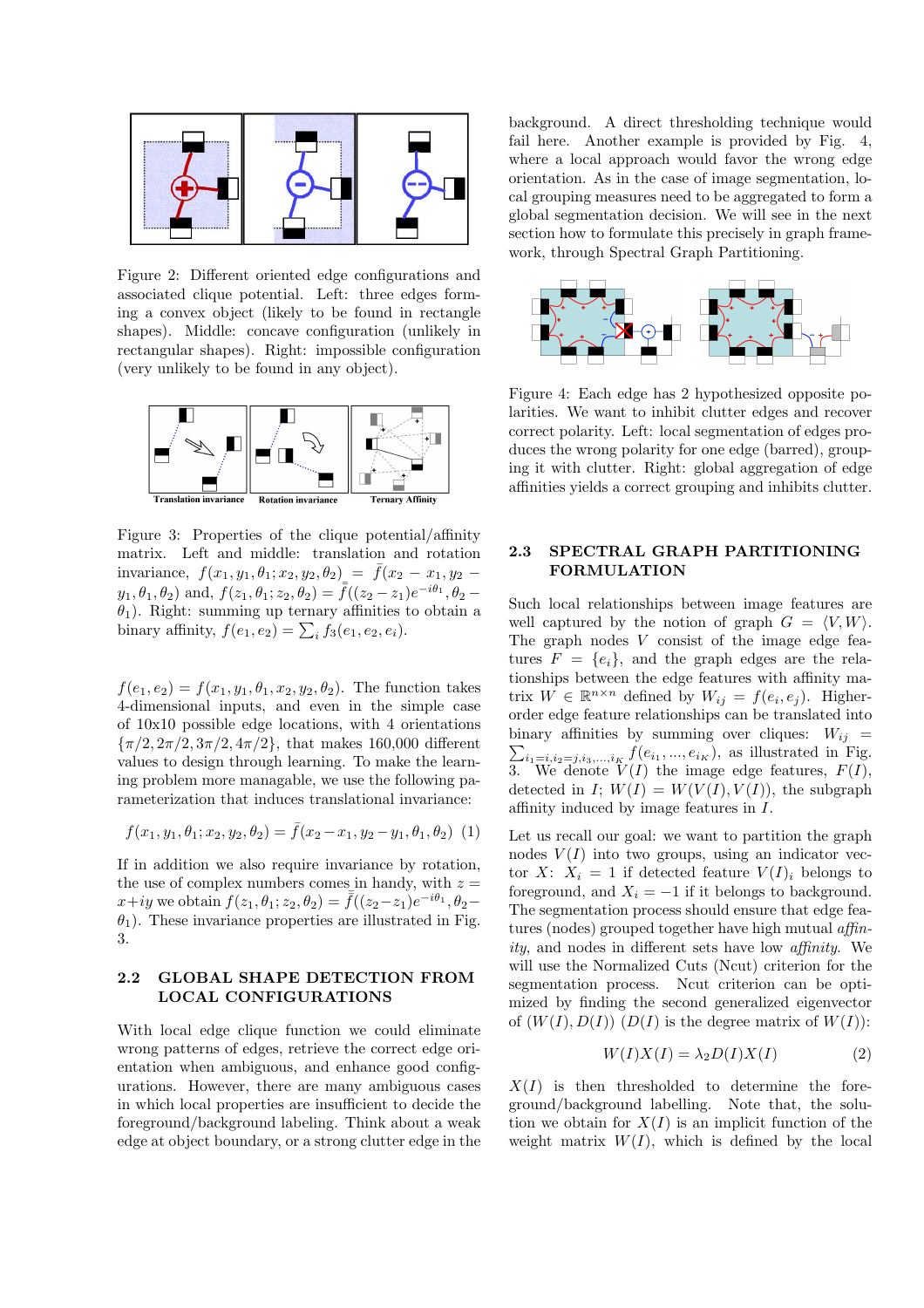

Figure 5: The XOR function. Suppose we have a face detection graph with nodes: Left Nose (LN), Right Nose (RN), Face (F), and Non-Face(NF). The Hebbian learning rule, based on feature coocurrence, would find the following weights:  $W(LN, F) = W(RN, F) =$  $W(LN, NF) = W(RN, NF) = \frac{1}{2}$ , making it impossible to distinguish between a Face and a Non-Face. The graph learning algorithm we propose does not suffer from this.

clique potentials,  $f(e_i, e_j)$ . However, its computation is tractable and, as we shall see, we can apply perturbation theory to analyze their effect on the segmentation task. This last point is essential: it means that we can assign a blame to the local graph structure, by looking at the global segmentation result. Hence the system is not a black box anymore, we can train it.

# 3 LEARNING THE GRAPH STRUCTURE

As we have seen, the design of the clique potential is as crucial to the segmentation as it complex. In the Ncut formulation, whether we use a parameterization of the affinity matrix  $W(\Theta)$  or a direct representation through its coefficients  $W_{ij}$ , real image segmentation tasks will require a large number of parameters to be optimized. Hence the need for a principled algorithm to learn the clique potential.

#### 3.1 WHY ARE SIMPLE LEARNING SCHEMES INSUFFICIENT

One natural idea in learning the graph clique potential is simply to measure the coocurrence of image features accross a set of training images, in accordance to the Hebbian rule. This rule strengthens the weight  $W_{ij}$  if feature  $i$  and feature  $j$  are strongly correlated, according to:  $W_{ij} = \sum_{I} V(I)_{i} V(I)_{j}$  in our notation. Though intuitive, this rule is insufficient for our problem. Fig. 5 illustrates a typical situation that the Hebbian rule is unable to handle, namely the XOR boolean function. More generally, the Hebbian rule cannot learn non-linearly separable functions. We have shown in  $[2]$ <sup>1</sup> that our system does not have this limitation and it could learn XOR.

#### 3.2 PRINCIPLE OF LEARNING

The Maximum Likelihood formulation (ML) tries to adjust the clique potential so that it maximally explains the data (the set of training images). However, this formulation doesn't take into account the graph inference procedure  $I \to X(I)$ , as a result, it can produce a probability distribution that cannot be inferenced efficiently. We use a different approach. We adjust the clique potential so that the output of the system gets closer to the desired segmentation. In the following, we assume we are given a set of images  $I$ with a target segmentation  $X^*(I)$ .

#### 3.3 COST FUNCTION FOR LEARNING

**Definitions**  $X_p[W]$ ,  $\lambda_p$  are the  $p^{th}$  largest eigenvector, eigenvalue of  $WX = \lambda D_W X$  with  $||X_p[W]|| = 1$ and  $D_W = diag(W1)$ .  $X_p[W]$  is uniquely defined up to polarity, which we disambiguate using a fixed vector Y and forcing  $sign(Y^T X_p[W]) = +1$ . This is possible only when  $Y^T X_p[W] \neq 0$ . We also require  $\lambda_p$  be unique. To satisfy these constraints, we will restrict our attention to weight matrices W in a certain subset  $S_n^{2,X^*(I)}$  of symmetric matrices, where  $S_n^{p,Y} = \{W \in S_n : W\mathbf{1} > 0, \text{ker}(W - \lambda_p D_W) \not\subset Y^{\perp},\}$  $\lambda_p$  single}. Note that if  $W \in S_n$  and  $W_1 > 0$ , W has probability 1 of being in the feasible space. What's more,  $S_n^{2,X^*(I)}$  is open, which implies that any small perturbation of  $W$  is allowed.

Define the one-target energy function:

$$
\mathcal{E}(W,I) = \frac{1}{2} \|X_2[W(I)] - X^*(I)\|^2, \text{ for } W \in S_n^{2,X^*(I)}
$$
\n(3)

The multi-target energy function is defined as  $\mathcal{E}(W) =$  $\sum_{I} \mathcal{E}(W, I)$ , for  $W \in \bigcap_{I} S_n^{2, X^*(I)}$ . This error energy function has the following property, which will be useful later on when we try to learn the graph network.

Prop. 3.1 ( $\mathcal{E}(W,I)$  has no local minimum) The single target energy function has all its local minima in  $S_n^{2,X^*} \cap \{W : \lambda_2(W) \neq -1\}$  equal to the global minimum, 0.

The proof, in [2], shows that at a critical point, the error vector  $X_2 - X^*(I)$  is in the kernel of a certain matrix of rank n-1. This shows in fact that  $X_2$  −  $X^*(I)$  is proportional to  $X_2$ , which finally leads to  $X_2 = X^*(I).$ 

#### 3.4 GRADIENT DESCENT ALGORITHM

We minimize the error energy over W by gradient descent:  $\Delta W = -\eta \frac{\partial \mathcal{E}}{\partial W} = -\eta \frac{\partial \mathcal{E}}{\partial X_2} \frac{\partial X_2}{\partial W}$ . When W is parameterized by  $\Theta$ , we have instead  $\Delta\Theta =$ 

<sup>1</sup>http://www.seas.upenn.edu/∼timothee/research.html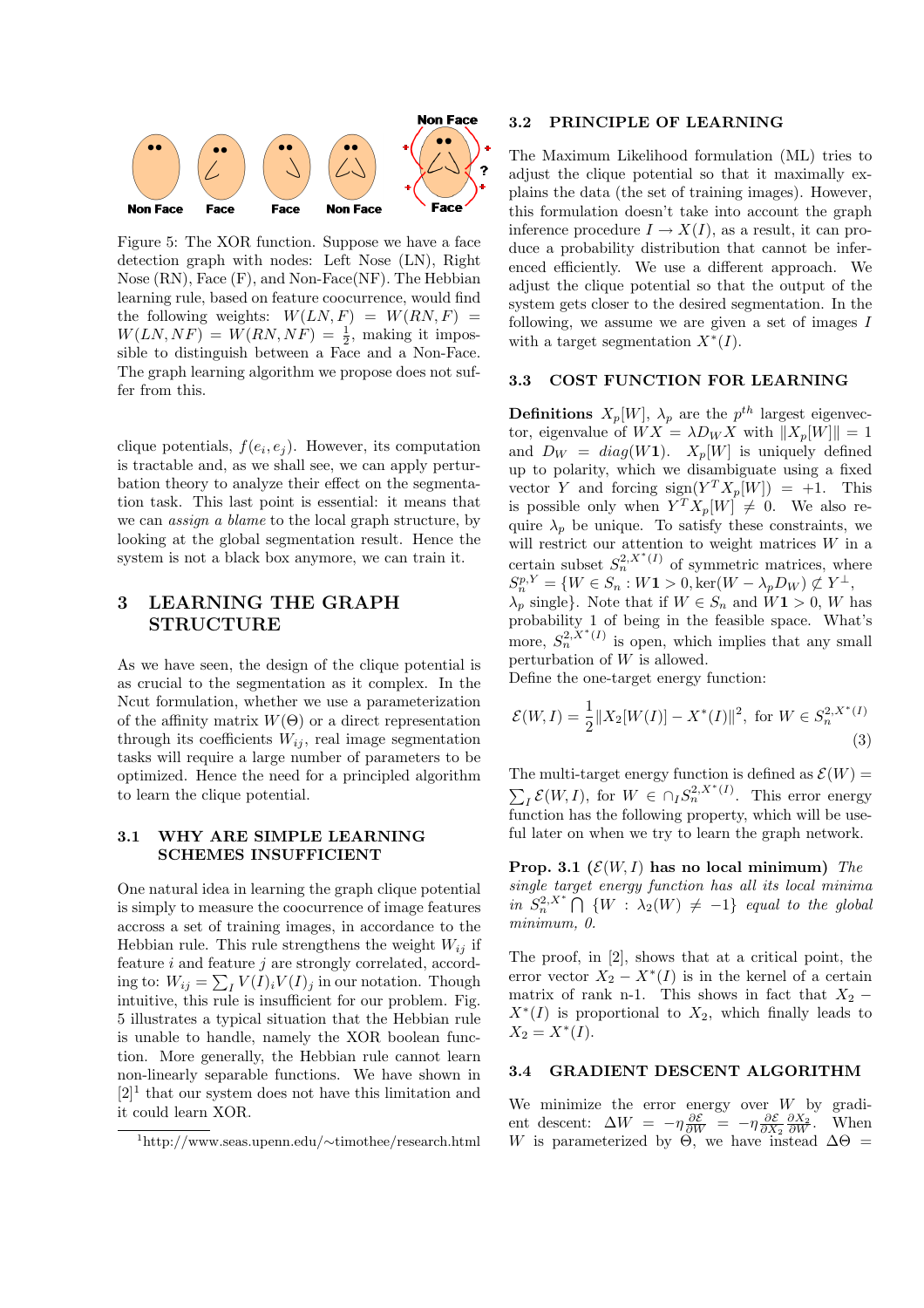$-\eta \frac{\partial \mathcal{E}}{\partial X_2} \frac{\partial X_2}{\partial W} \frac{\partial W}{\partial \Theta}$ . In the case of rectangle detection, the parameters Θ consist of all the values of the function  $f(e_i, e_j) = \bar{f}(x_2 - x_1, y_2 - y_1, \theta_1, \theta_2)$ , which is a 4 dimensional lookup table.

The main difficulty is to study how the Ncut eigenvector,  $X_2[W(\Theta)]$ , varies with the graph weight matrix  $W(\Theta)$ . We will write down a continuous-time PDE describing evolution of the error energy on  $X_2[W(\Theta)]$ with respect to  $\Theta$ . We show that this PDE has an  $ex$ act analytical form, and the resulting PDE converges. We have also proved the convergence rate is exponential for a simple case[2]. This result shows that we can minimize the error energy over W or  $\Theta$  by gradient descent.

Theorem 3.2 (Derivative of Ncut eigenvector) The map  $W \to (X_p, \lambda_p)$  is  $C^{\infty}$  over  $S_n^{p, Y}$ , and we can express the derivatives over any  $C^1$  path  $W(t)$  $as:$ 

$$
\frac{dX_p[W(t)]}{dt} = -(W - \lambda_p D_W)^{\dagger}
$$

$$
\frac{(W' - \lambda_p D_W' - \frac{d\lambda_p}{dt} D_W)X_p}{\frac{d\lambda_p}{dt}} = \frac{X_p^T (W' - \lambda_p D_W')X_p}{X_p^T D_W X_p}
$$

We obtain an analog theorem for the derivative of standard eigenvectors, by simply replacing  $D_W$ with  $I_n$ . The proof in [2] uses the implicit function theorem to show  $X_p[W]$  is  $C^{\infty}$ , then differentiates  $WX_p = \lambda_p D_W X_p$  to obtain  $(W - \lambda_p D_W) X'_p + (W' \lambda_p D_W^{\prime} - \lambda_p^{\prime} D_W^{\prime} X_p = 0.$ 

Computation of the partial derivatives  $\frac{\partial X_2}{\partial W}$  alone requires  $O(n^3)$  time because of the pseudo-inverse term  $(W - \lambda_p D_W)^\dagger$  in each gradient direction. We remove this bottleneck by first left-multiplying by  $\frac{\partial \mathcal{E}}{\partial X_2}$ . We introduce  $Y = -(W - \lambda_2 D_W)^{\dagger} (X_2 - X^*(I))$ , which we showed how to compute efficiently in [2], and obtain a  $O(n^2)$  gradient update rule:

$$
\frac{\partial \mathcal{E}}{\partial W_{ij}} = X_{2,i}Y_j + X_{2,j}Y_i - \lambda_2(X_{2,i}Y_i + X_{2,j}Y_j) \n- \lambda'_{2ij}Y^T D_W X_2 \n\text{with } \lambda'_{2ij} = \frac{2X_{2,i}X_{2,j} - \lambda_2(X_{2,i}^2 + X_{2,j}^2)}{X_2^T D_W X_2}
$$

#### 3.5 PROPERTIES OF THE LEARNING ALGORITHM

Empirically, we observe that  $\mathcal{E}(W(t))$  converges to 0 exponentially fast when  $W(t)$  follows the gradient path, even if the number of training examples grows as  $O(n)$ . We will prove this fact in the case of a single target. The convergence of  $\mathcal{E}(W(t))$  however does not



(A) Point set (B) Error Energy(C) Ncut eigenvector

Figure 6: Learning point set clustering.  $W(i, j)$  =  $\exp(-\sigma_x(x(i) - x(j))^2) + \exp(-\sigma_y(y(i) - y(j))^2)$ . A) 2D layout of the points. The first set is the cross set and the second is the star set. The resulting clustering can be identified by the red and black colors. B) Energy landscape of  $\mathcal{E}(\sigma_x, \sigma_y)$ , and gradient path taken by Eq.4,  $(\sigma_x, \sigma_y) = -(\frac{\partial \mathcal{E}}{\partial \sigma_x}, \frac{\partial \mathcal{E}}{\partial \sigma_y})$ . C) Target vector comparing with initial and final learned Ncut vector. The graph nodes are ordered according to their x-axis position (first row), and to their distance to origin (second row).

imply that of  $W(t)$ . Indeed, one can construct functions for which gradient descent leads to limit cycle oscillations. The following proposition shows that this cannot happen here.

**Prop. 3.3 (Exponential convergence of**  $\mathcal{E}(W, I)$ ) The 1-target energy PDE  $\dot{W} = -\frac{\partial \mathcal{E}}{\partial W}$  either converges to a global energy minimum  $W_{\infty}$ , or it escapes any compact  $K \subset S_n^{2,X^*}$ . In the first case,  $\mathcal{E}(W(t)) \to 0$ exponentially.

Our proof in [2] shows that  $\|\frac{\partial \mathcal{E}}{\partial W}\| \ge b\sqrt{\mathcal{E}}$ , leading to the convergence of  $W(t)$ , and then  $\frac{d}{dt}\mathcal{E}(W(t)) \leq -b^2 \mathcal{E}$ , which shows the exponential decay of  $\mathcal{E}(W(t))$ .

Pathological non-convergence cases. As stated in the proposition,  $W(t)$  could potentially hit the boundary of  $S_n^2$ <sup>x\*</sup>. This arises in 2 pathological cases: 1)  $\lambda_2(t) \rightarrow 1$  or  $\lambda_2(t) - \lambda_3(t) \rightarrow 0$ , and 2)  $D_{W(t)}(i, i) \rightarrow 0$ for some i. Note that  $X^*(I)^T X_2[W(t)] \rightarrow 0$  cannot happen, because initially  $X^*(I)^T X_2[W(t)] > 0$ and  $\mathcal{E}(W, I)$  decreases. There are ways to alleviate those problems through weight parameterization, but in practice they only occur when learning a lot of target vectors.

## 4 RESULTS

#### 4.1 POINT SET CLUSTERING

In experiment 1, figure 6, we examine our spectral graph learning algorithm on simple 2D point set clustering examples. The graph weight matrix  $W_{ij}$  =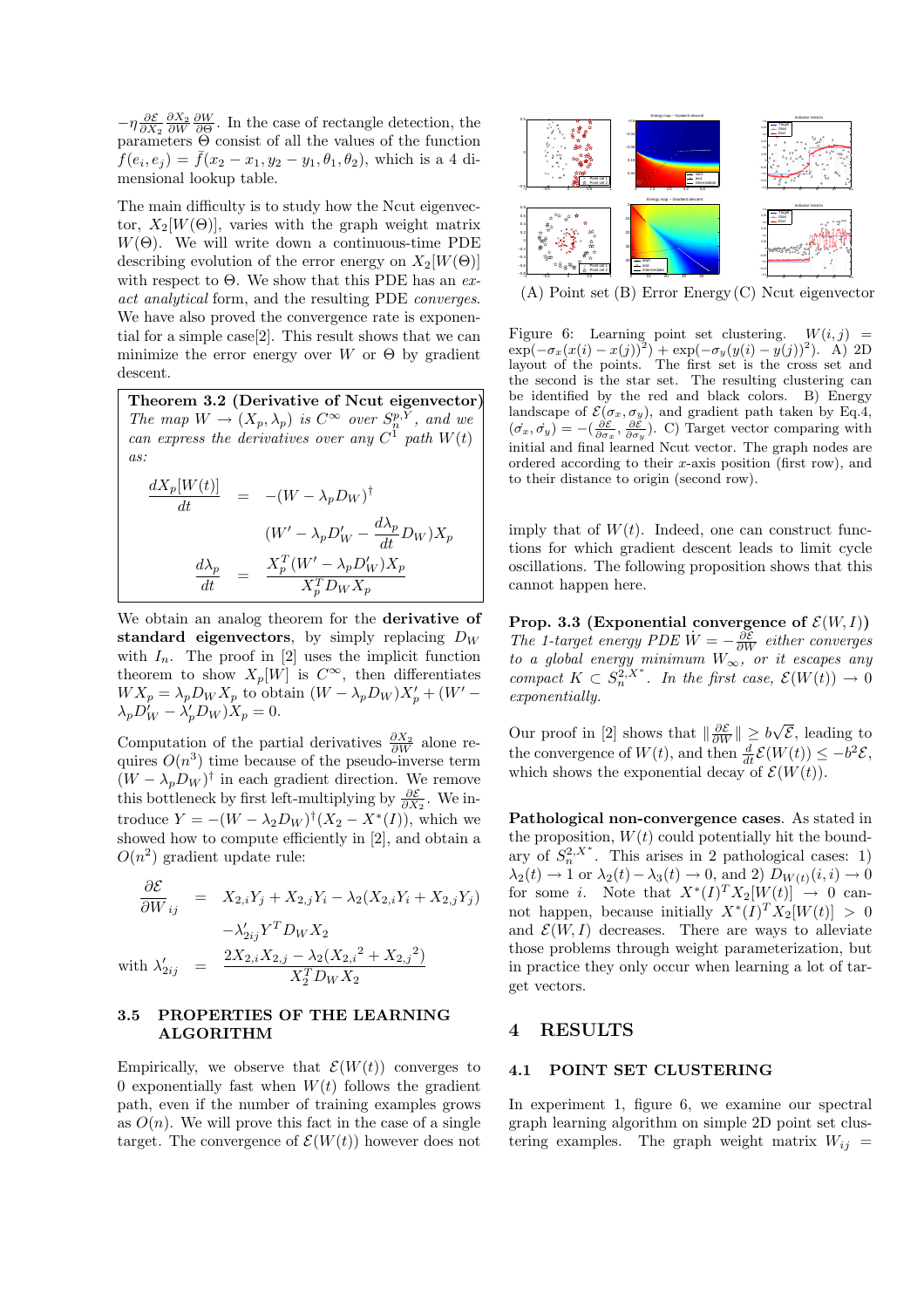

Figure 7: A simple example of multiscale learning. The input image is 40 by 40 and 4 narrow scales are used. The best result (minimum of energy) with one scale is displayed as well as the result with all four scales set up with the same weight, and with the learned weight. The use of multiscale enable to segment correctly the inside of the G. The lowest energy is achieved after learning.

 $\exp(-\sigma_x(x_i-x_j)^2) + \exp(-\sigma_y(y_i-y_j)^2)$  has two parameters  $\sigma_x, \sigma_y$  which we aim to optimize. We update  $(\sigma_x, \sigma_y)$  as follows:

$$
\Delta \sigma_x = -\eta (X - X^*)^T \frac{\partial X}{\partial \sigma_x} \tag{4}
$$

$$
\Delta \sigma_y = -\eta (X - X^*)^T \frac{\partial X}{\partial \sigma_y} \tag{5}
$$

We use directly the derivatives given in Sec. 3.4 with the following expressions of  $W'$ :

$$
\frac{\partial w_{ij}}{\partial \sigma_x} = -(x_i - x_j)^2 e^{-\sigma_x (x_i - x_j)^2}
$$
(6)

$$
\frac{\partial w_{ij}}{\partial \sigma_y} = -(y_i - y_j)^2 e^{-\sigma_y (y_i - y_j)^2}
$$
 (7)

The experiments on simple clustering show a fast convergence of the gradient descent. We also tested the algorithm with radial distributed point sets.

#### 4.2 MULTISCALE IMAGE SEGMENTATION

In this experiment, we focus on an application of spectral learning in image segmentation. The aim is to provide a powerful tool to find the best scales of edge extraction in Ncut segmentation[3]. Basically the idea of multiscale segmentation is to use several edge scales find a consistent segmentation of the image across scales. The simultaneous use of various scale levels is interesting for complex and big images which mixes textures with sharp and soft contours. In those images, meaningful boundaries may exist at weak contours or between textures that do not rise to edges. Using simultaneously several scales of edges enable to face this problem. The global affinity matrix is the sum of r-affinity matrices at different scales:

$$
W_{i,j}^{(I)} = \sum_{r=1}^{k} \alpha_r \exp(-\sigma_r \Delta_{i,j}^{(r)}(I))
$$
 (8)

where  $\Delta_{i,j}^{(r)}(I)$  is a matrix of the same size as W which expresses a distance measure in a specific scale. Learning on the  $\alpha$  coefficients of the scales enables to select



Figure 8: A: Training. Row 1: training input vector. Row 2: Ncut vector after learning. Row 3: target vector. B: Testing. Row 1: testing input vector, Row 2: Ncut vector after learning. For each edge, 2 polarities are hypothesized (only 1 is displayed in Row 1 of Training/Testing). Notice that after learning, not only clutter edges are suppressed but also the correct edge polarities are recovered.

the scales and to set up the weighting coefficients when more than two scales are required. Learning on  $\sigma$  coefficients enables to find the sensitivity to edge strength at a given scale.

The update rules for  $\alpha_r$ ,  $\sigma_r$  are as following:

$$
\Delta \alpha_r = -\eta Y \left(\frac{\partial W}{\partial \alpha_r} - \lambda \frac{\partial D}{\partial \alpha_r} - \frac{\partial \lambda}{\partial \alpha_r} D\right) X \quad (9)
$$

$$
\Delta \sigma_r = -\eta Y (\frac{\partial W}{\partial \sigma_r} - \lambda \frac{\partial D}{\partial \sigma_r} - \frac{\partial \lambda}{\partial \sigma_r} D) X \quad (10)
$$



Figure 9: The learned shift-invariant graph clique function  $f(x_2 - x_1, y_2 - y_1, \theta_1, \theta_2)$  with  $\theta_1 = 0$ , and  $\theta_2 = \pi/2$ . Each 2D function corresponds to a fixed  $(\theta_1, \theta_2)$  pair. The clique function learns to favor good continuation of the edges with  $(\theta_1 = 0, \theta_2 = 0)$ ,  $(\theta_1 = \pi/2, \theta_2 = \pi/2)$ , and corner configurations  $(\theta_1 =$  $\pi/2, \theta_2 = 0$ ,  $(\theta_1 = 0, \theta_2 = \pi/2)$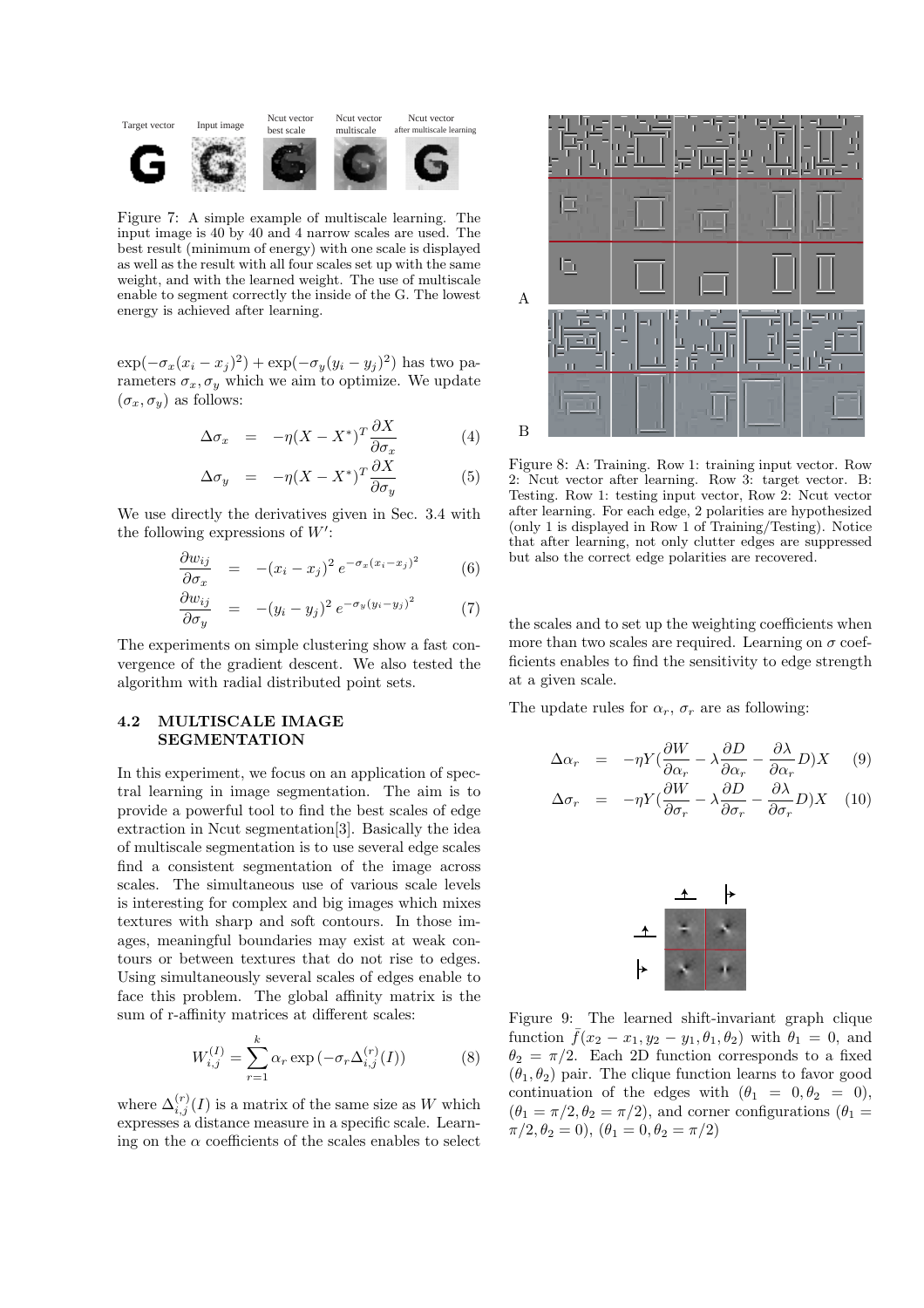#### 4.3 SHAPE DETECTION

We first generate random rectangles in synthetic images of 100 by 100, see Fig. 8. The edges extracted,  $e_i$ are specified by its quantized location  $(x_i, y_i)$ , orientation  $\theta_i$ , and polarity  $p_i$ . Three graph weight clique potential functions are implemented:

- 1. unconstrained  $f(e_1,e_2) = f(x_1,y_1,\theta_1,x_2,y_2,\theta_2)$
- 2. translational invariant  $f(e_1,e_2) = \overline{f}(x_2-x_1,y_2-\overline{f}(x_1-x_1))$  $y_1, \theta_1, \theta_2$
- 3. translational invariant with ternary clique potential  $f(e_1, e_2) = \frac{1}{N} \sum_k g(x_1 - x_k, y_1 - y_k, x_2$  $x_k, y_2 - y_k, \theta_1, \theta_2, \theta_k$ ).

We apply the following graph learning algorithms to train segmentation algorithm to detect rectangles.

- 1. Generate random rectangles with one noisefree and one noisy version per example. Generate a random affinity matrix W to start with
- 2. For each image I, extract edge features from the noisy image to compute subgraph  $V(I)$ , and compute target  $X^*(I)$  from the noisefree image
- 3. initialize  $\mathcal{E} = 0$ ; for each image I,
	- (a)  $W(I) = W(V(I), V(I))$ , using one of the clique potential function  $f(e_i, e_j)$ described above.
	- (b) Compute  $X_2(I)$ , second generalized eigenvector of  $(W(I), D_{W(I)})$
	- (c) Update  $W(I)$  with gradient update and propagate updating to each  $f(e_i, e_j)$
	- (d) Update  $\mathcal{E} := \mathcal{E} + \mathcal{E}_I$  with the partial energy  $\mathcal{E}_I = \frac{1}{2} ||X_2(I) - X^*(I)||^2$
- 4. Go back to step 3 until  $\mathcal{E} < threshold$

Fig.8 display the results of the training and testing using shift-invariant clique function  $\bar{f}$ . Figure 4.2 shows the shift-invariant clique function learned on a pair of horizontal and vertical edges.

### 4.4 COMPARISON BETWEEN THE DIFFERENT CLIQUE POTENTIAL FUNCTIONS

We have applied the three methods to random rectangles in 100 by 100 images. The unconstrained affinity matrix has 40000 entries, shift-invariant clique function  $\bar{f}$  has 1444 entries and triplet clique function q has 1042568 entries. Several simulations have been run



Figure 10: Square shape detection and enhancement. For each simulation, the table indicates the percentage of remaining noise (100 is the initial amount of noise) on 2000 testing examples. These results have been obtained for different sizes of training set, according to three methods: 1- learning on full affinity matrix, 2- invariance by translation, 3- mean on third node with invariance by translation.

for each training set and the result displayed in fig.10 have been averaged. We noticed a very low standard deviation on our training sets.

We see that the best results are achieved with the triplet clique method involving summation of ternary affinities over a third node. With only 20 training examples, an average of 75% of the noise was eliminated in the 2000 testing examples. We achieved the best result with a training data set of 500 squares. 15 iterations were enough to reach energy convergence and it took 4 minutes. This fast convergence can be explained by the averaging on a third node: when the affinity between two nodes is updated, all ternary affinities involving this pair are updated in a single pass. Also, ternary clique potentials carry out a stronger, more robust cue than binary affinities.

#### 4.5 RECTANGLE DETECTION ON REAL IMAGES

This rectangle detection algorithm can be applied directly on real images, fig.12. We just have to adapt the filter parameters to have a good edge extraction. The amount of noise on real images turns out to be frequently below the one we used in the learning step, thus giving those encouraging results.

#### References

[1] Francis R. Bach and Michael I. Jordan. Learning spectral clustering. Advances in Neural Information Processing Systems (NIPS), 2003.